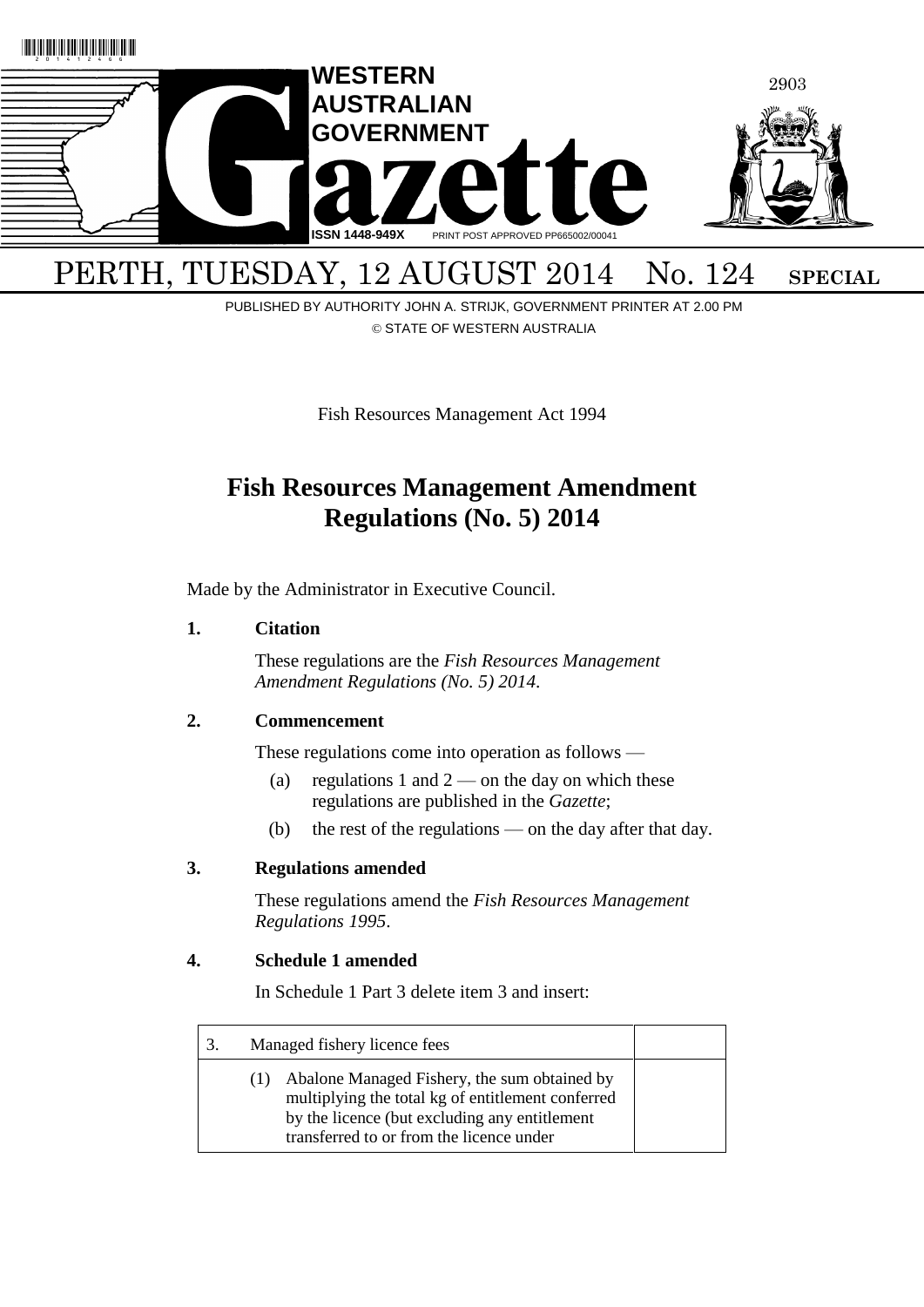**r. 4**

|     | section 141 of the Act) by the fee for each kg, as<br>follows -       |            |
|-----|-----------------------------------------------------------------------|------------|
|     | (a)<br>for greenlip abalone, per kg                                   | 5.98       |
|     | (b)<br>for brownlip abalone, per kg                                   | 5.98       |
|     | for Roe's abalone, per kg<br>(c)                                      | 1.32       |
| (2) | Abrolhos Islands and Mid West Trawl Managed<br>Fishery, per licence   | 100.00     |
| (3) | Broome Prawn Managed Fishery, per licence                             | 963.00     |
| (4) | Cockburn Sound (Crab) Managed Fishery,<br>per pot                     | 26.34      |
| (5) | Cockburn Sound (Fish Net) Managed Fishery,<br>per licence             | 4 289.00   |
| (6) | Cockburn Sound (Line and Pot) Managed<br>Fishery, per licence         | 1 1 65 .00 |
| (7) | Cockburn Sound (Mussel) Managed Fishery,<br>per licence               | 122.00     |
| (8) | Esperance Rock Lobster Managed Fishery,<br>per pot                    | 104.67     |
| (9) | Exmouth Gulf Prawn Managed Fishery,<br>per licence                    | 27 031.00  |
|     | (10) Gascoyne Demersal Scalefish Managed Fishery,<br>per unit         | 31.55      |
|     | (11) Kimberley Gillnet and Barramundi Managed<br>Fishery, per licence | 4 905.00   |
|     | (12) Kimberley Prawn Managed Fishery —                                |            |
|     | for a Class 1 licence<br>(a)                                          | 1 001.00   |
|     | for a Class 2 licence<br>(b)                                          | 1 001.00   |
|     | for a Class 3 licence<br>(c)                                          | 5 000.00   |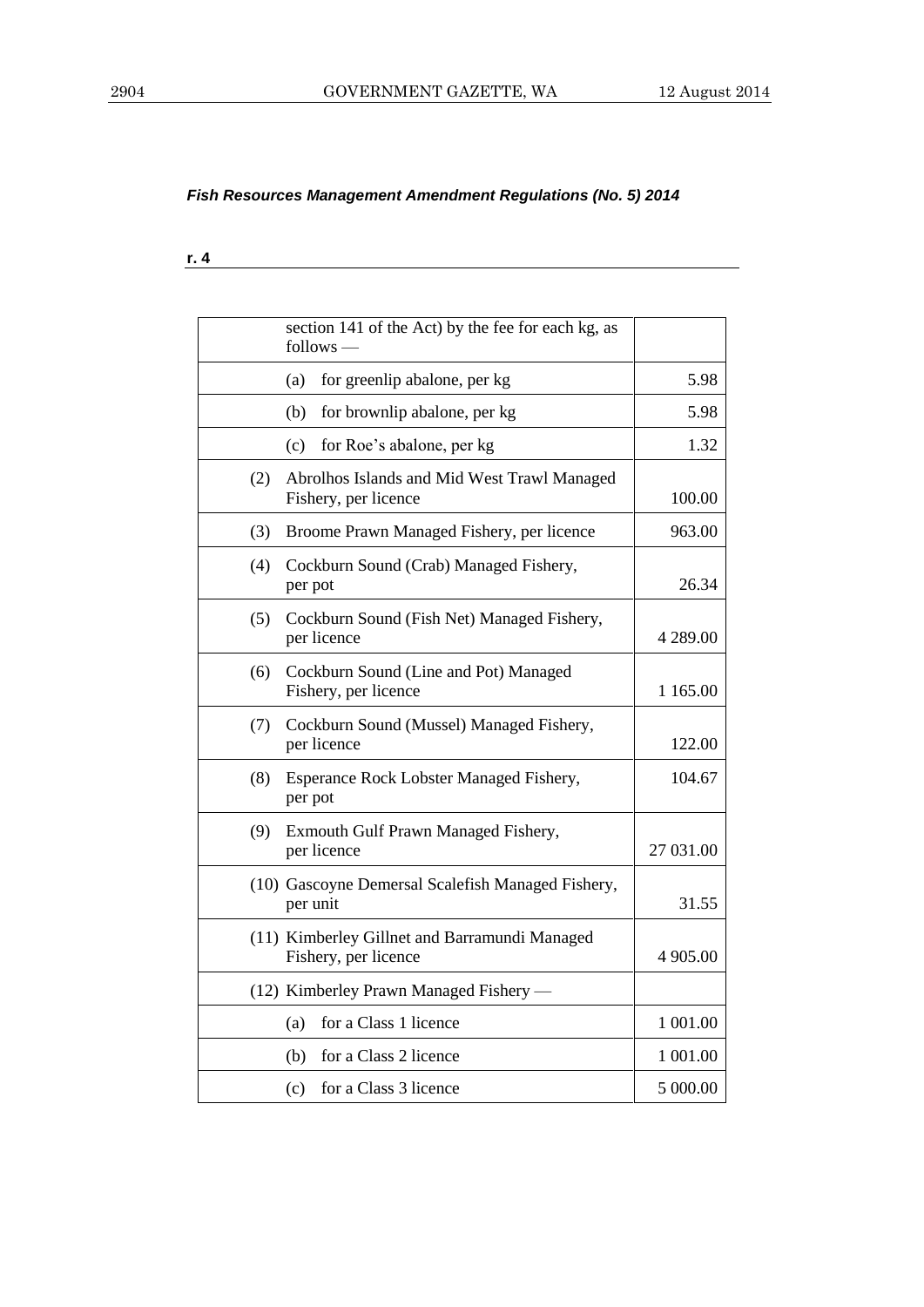**r. 4**

| (13) Marine Aquarium Fish Managed Fishery,<br>per licence               | 955.00    |
|-------------------------------------------------------------------------|-----------|
| (14) Nickol Bay Prawn Managed Fishery, per licence                      | 3 575.00  |
| (15) Northern Demersal Scalefish Fishery -                              |           |
| for an Area 1 licence<br>(a)                                            | 268.00    |
| (b)<br>for an Area 2 licence, per unit of<br>entitlement, in zone A     | 42.87     |
| for an Area 2 licence, per unit of<br>(c)<br>entitlement, in zone B     | 219.72    |
| for an Area 2 licence, per unit of<br>(d)<br>entitlement, in zone C     | 5.36      |
| (16) Onslow Prawn Managed Fishery —                                     |           |
| for an A class licence<br>(a)                                           | 1 860.00  |
| for a B class licence<br>(b)                                            | 32.00     |
| for a C class licence<br>(c)                                            | 32.00     |
| for a D class licence<br>(d)                                            | 32.00     |
| (17) Pilbara Fish Trawl Interim Managed Fishery,<br>per fish trawl unit | 11.26     |
| (18) Pilbara Trap Managed Fishery, per trap unit                        | 26.78     |
| (19) Shark Bay Beach Seine and Mesh Net Managed<br>Fishery, per licence | 5 370.00  |
| (20) Shark Bay Prawn Managed Fishery, per licence                       | 70 720.00 |
| (21) Shark Bay Scallop Managed Fishery —                                |           |
| (a)<br>for a class A boat, per boat                                     | 100.00    |
| (b) for a class B boat, per boat                                        | 785.00    |
|                                                                         |           |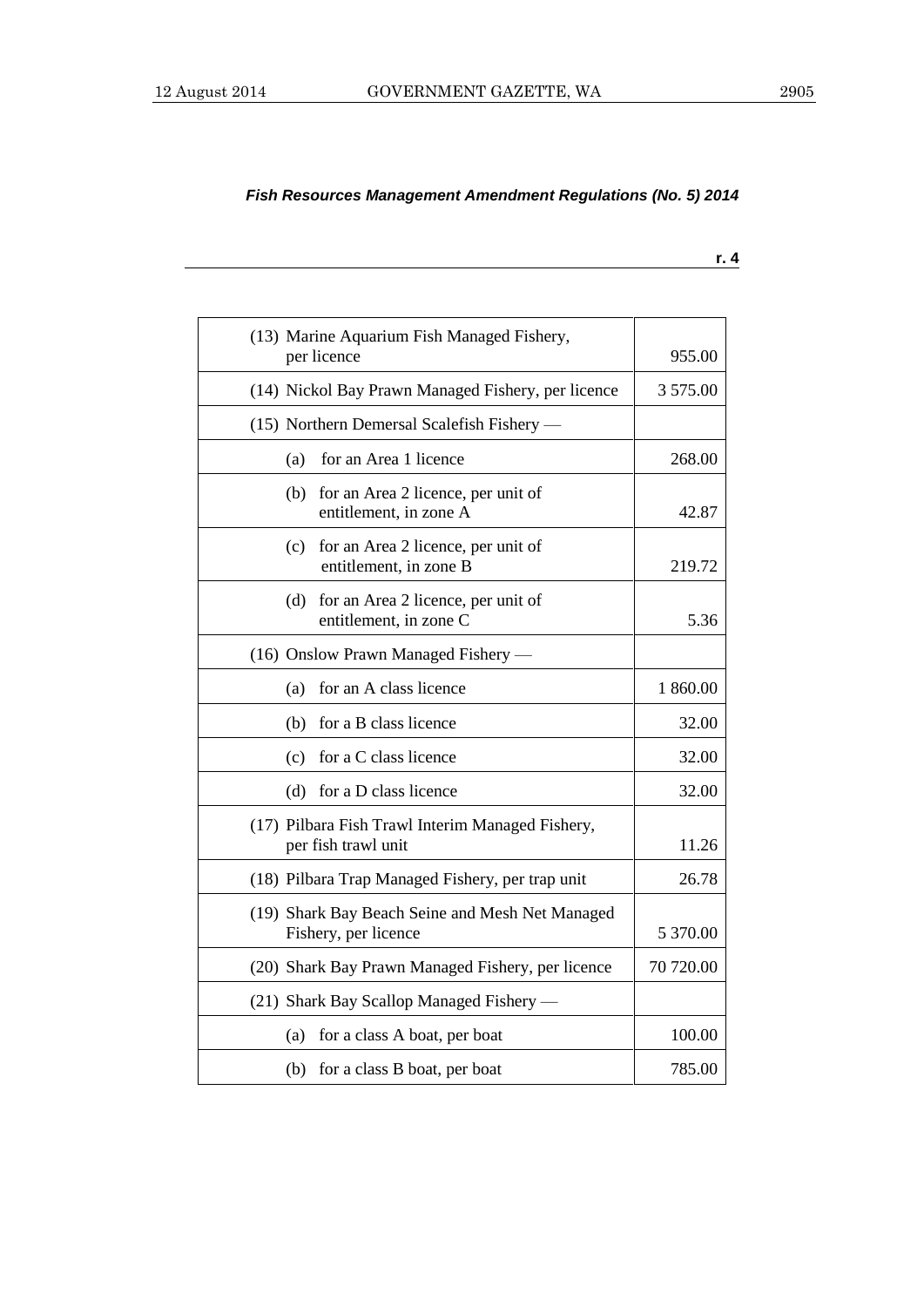#### **r. 4**

| (22) South Coast Estuarine Managed Fishery,<br>per licence                                                                                                                                                                                      | 2 667.00  |
|-------------------------------------------------------------------------------------------------------------------------------------------------------------------------------------------------------------------------------------------------|-----------|
| (23) South Coast Purse Seine Managed Fishery, the<br>sum obtained by multiplying the number of units<br>of entitlement determined in accordance with that<br>management plan, conferred by the licence by<br>the fee for each unit as follows - |           |
| for zone 1<br>(a)                                                                                                                                                                                                                               | 189.37    |
| for zone 2<br>(b)                                                                                                                                                                                                                               | 12.09     |
| for zone 3<br>(c)                                                                                                                                                                                                                               | 111.36    |
| for zone 4<br>(d)                                                                                                                                                                                                                               | 176.86    |
| (24) South Coast Salmon Managed Fishery,<br>per licence                                                                                                                                                                                         | 241.00    |
| (25) South West Coast Salmon Managed Fishery,<br>per licence                                                                                                                                                                                    | 302.00    |
| (26) South West Trawl Managed Fishery, per licence                                                                                                                                                                                              | 4 9 63.00 |
| (27) Specimen Shell Managed Fishery, per licence                                                                                                                                                                                                | 1 030.00  |
| (28) Warnbro Sound (Crab) Managed Fishery,<br>per licence                                                                                                                                                                                       | 1 083.00  |
| (29) West Coast (Beach Bait Fish Net) Managed<br>Fishery, per licence                                                                                                                                                                           | 654.00    |
| (30) West Coast Deep Sea Crustacean Managed<br>Fishery-                                                                                                                                                                                         |           |
| (a)<br>for class A units, per unit                                                                                                                                                                                                              | 19.19     |
| (b) for class B units, per unit                                                                                                                                                                                                                 | 4.21      |
| (31) West Coast Demersal Gillnet and Demersal<br>Longline Interim Managed Fishery, per unit                                                                                                                                                     | 2.27      |